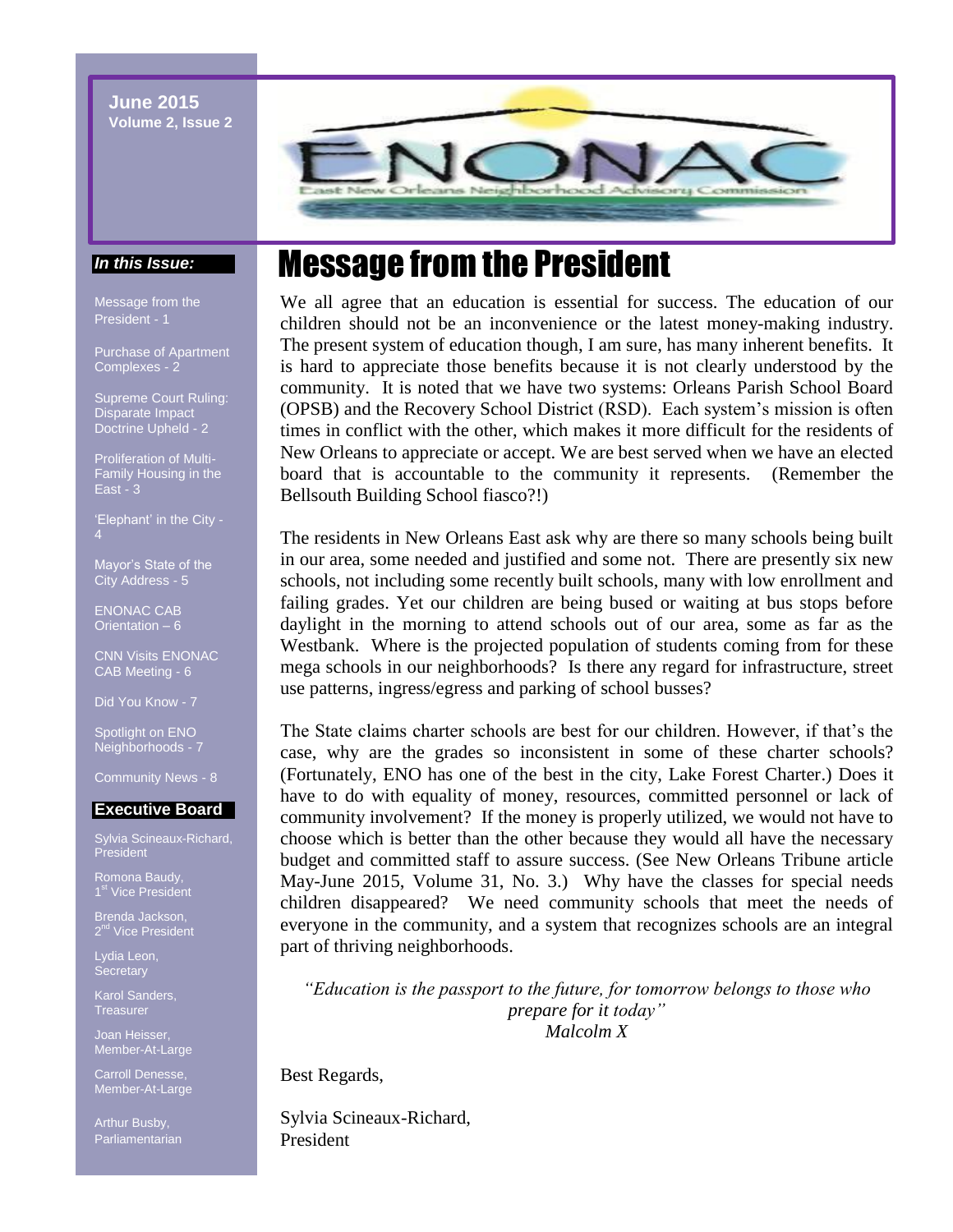### PURCHASE OF APARTMENT COMPLEXES Hidden Lake & The Willows

The community was notified by State Senator Edwin Murray (D-New Orleans) that the Global Ministries Foundation (GMF) was seeking funding from the Louisiana State Bond Commission to purchase the Hidden Lake Apartments (formerly Kenilworth Apartments). A meeting was scheduled by Dawn Hebert, Vice President, Lake Willow Homeowners Association and held at the New Orleans East Hospital on June 10, 2015 with community members, Attorney D. Cunningham and members representing Multifamily Management, Inc., 758 St. Michael Street in Mobile, AL 36602. This firm manages The Willows Apartments, Peace Lake Towers and The Hidden Lake Apartments.

Another local meeting was held on June 13, 2015, in the Lake Willow Subdivision. In attendance were Senator Murray, members of Multifamily Management, Inc., Attorney Cunningham and board members of Lake Willow, Spring Lake, and Kenilworth neighborhoods and ENONAC to discuss the proposed purchase and Quality of Life Concerns for residents of the apartment complexes and the community. Community members voiced concerns about the present management and appearance of all complexes managed by this group.

The Reverend Richard Hamlet, Global Ministries Foundation, appeared at the bond hearing on June 18, 2015 in an effort to encourage a vote to take place on the project, although it was not on the agenda. (Video link– fast-forward one hour: [http://senate.la.gov/video/2015/June.htm#18.](http://senate.la.gov/video/2015/June.htm#18))

The issue has been deferred to a later date due to the efforts of the community and the Louisiana Bond Commission. (Read more on Page 4.)

Written by Dawn Hebert



*Local meeting at Lake Willow Subdivision*

## Supreme Court Decision: June 26, 2015

President Obama recently said in an interview that racism is no longer "just a matter of overt discrimination." Today, the United States Supreme Court announced a landmark 5-4 ruling ensuring that we have the tools to fight back against housing discrimination in all its forms. The decision in the *Texas Department of Housing and Community Affairs vs. The Inclusive Communities Project* is a tremendous step towards upholding principles of equal opportunity. In it, the Court considered whether the State of Texas promoted racial segregation by incentivizing the building of affordable housing in Dallas exclusively in majority-minority neighborhoods through its tax credit program. This theory of disparate impact is an incredibly essential tool because it is often used to combat discrimination when a seemingly neutral policy has a discriminatory effect.

[To see the majority opinion, authored by Justice Kennedy, click here.](http://org2.salsalabs.com/dia/track.jsp?v=2&c=aj7uPiNFV4P%2BscpCmePLYD19LcCrVso6)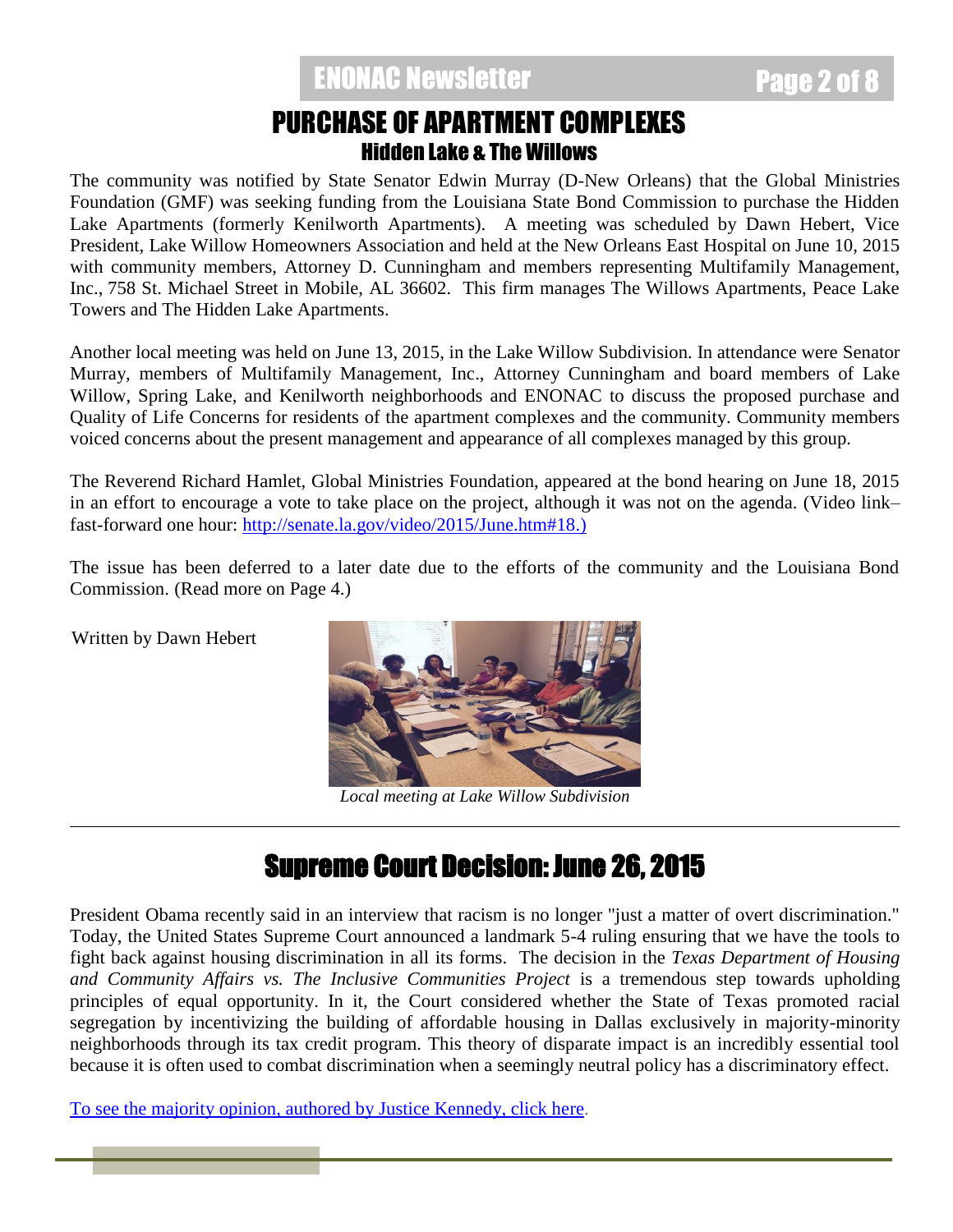# Page 3 of 8 ENONAC Newsletter

### *Taken from the Thursday, June 18, 2015 edition of The New Orleans Agenda* White Protesters in New Orleans East and the Proliferation of Multi-Family Housing

NEW ORLEANS, LA - Well folks, I thought I had seen it all; but I have not. If you just have a feeling that your neighborhood is changing, hold onto it because the change is not over yet. New Orleans East is the fastest growing district in the city, but not in the way that could be described as progressive. Poorer African Americans, the working class and the extremely poor are being pushed out to the East by the staggering increases in rents in their childhood neighborhoods and by developers and new land owners capitalizing on the housing shortage in this city.

With the tear down of affordable housing developments in New Orleans, without adequate rebuilding of replacement housing and with the lock out of poor residents from the new mixed income developments (formerly housing projects), the city is being transformed.

There is a new set of landlords in town. Many disguise themselves as missionaries, but a more adequate description would be new "carpetbaggers," who are working alongside their Southern sympathizers in this transformation. These church-based organizations buy apartment complexes formerly designed for use by adults with one or no children. **Dr. Beverly Wright**

Non-profit organizations and others are acquiring bonds to purchase these properties.

As we watch large numbers of poor African American women, children and the elderly pushed out of their neighborhoods and former housing projects into complexes not built for families and no green space for children, our hearts break. It is difficult to watch our people walking in areas with no sidewalks, down service roads at night with no lights, no access to grocery stores and limited transportation. Some homeowners decided to protest and become opponents of the continuation of the sale of these properties to organizations with bad records. But more so, to the proliferation of a pattern that nationally has proven successful for realtors and developers, but not for African Americans.

This protest by homeowners in the East however, is being met with unexpected resolve and venom by the new "carpetbaggers" attempting to expand this practice and their profits. One landlord representing a church organization organized a protest against the neighborhood associations opposing this hostile takeover of our community. A group of mostly white protesters actually held signs on Crowder Blvd, proclaiming that this neighborhood did not want poor people to live here.

It was an unbelievable sight to see. But it tells us that these people will stoop to any level and stop at nothing to continue their scheme. All of a sudden, black people don't like poor people. Well for most of us, that would be the rest of our entire families. How absurd.

Undeniably, the shift in population tells a different story. It seems that the plans for the "New" New Orleans include the pushing out of thousands of poor African Americans with the intent of concentrating families in the East and any other suburb where they can be pushed out of the city.

A continuous mantra of liberals and some conservatives on what to do with the large concentration of poor African Americans in housing projects was the deconcentrating of poverty. In other words, a healthy outcome cannot be expected when communities are made up of mostly large concentrations of poor people. The answer to the poverty question was merely to move poor people around, not improve employment opportunities as would be expected.

If the truth were told, this dispersing of the poor is really the reconstruction of housing projects without the benefit of green space and convenient access to amenities.

The question that is being asked by many New Orleans East homeowners is why housing projects are not good for this community in certain areas, but are perfectly suitable for African American middle to upper-middle income suburbs. This new found religion for housing the poor did not include reconstructing affordable housing in the city. The "new" housing projects are former apartment complexes built for adults, but will soon be home for mostly women and children. Ironically, most of our leaders seem not to have a problem with filling every apartment complex in the east with poor residents and building huge complexes in the same area for 100% rent subsidy recipients.

Eastern New Orleans represents the designated area for the re-concentration of the poor. OH, but it's a secret!! We are not supposed to recognize this occurrence. We should not notice the increase in traffic, trash, noise, violence and other negative disamenities encroaching upon our community. We should not notice the lack of upkeep of the apartment complexes and walking spaces along the boulevard or our diminishing property values. But if we do notice these things and complain to property owners, our city and state representatives and our neighborhood associations organize to advocate for the safety and beautification of our neighborhoods, "We Hate Poor People." There seems to be a whole set of different rule for us that don't apply to others.

Well, we are not accepting their reality and will not be shamed by lies of self-hatred and disregard for poorer African Americans. This is patently untrue and defies the reality of living, loving and owning property in the East.

While the reputation of the East has been defamed almost in tandem with its change to a majority African American community, homeowners have continued to love and returned home in large numbers to the East. It is our neighborhood and we will fight to maintain its dignity.

*Dr. Beverly Wright is a sociologist and the Executive Director of the Deep South Center for Environmental Justice in New Orleans, Louisiana.*

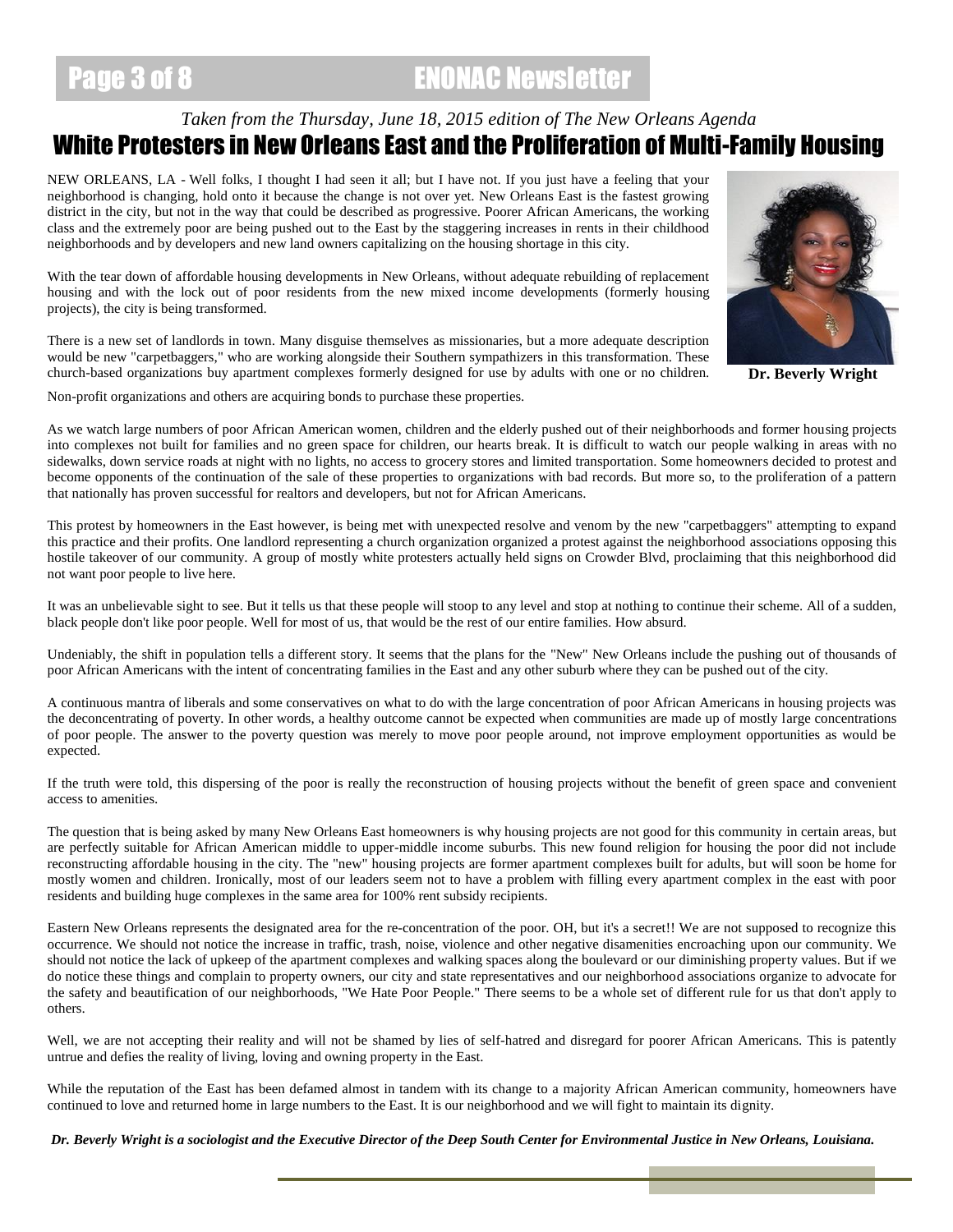#### *Dr. Beverly Wright founder and Executive Director of The Deep South Center for Environmental Justice wrote the following Op-Ed for [The New Orleans Agenda](http://www.neworleansagenda.com/)*

# Addressing the "Elephant" in the City 10-Years after Hurricane

NEW ORLEANS, LA – As we approach the tenth year anniversary of Hurricane Katrina, let's not ignore the "elephant" in New Orleans, notwithstanding the pressure to do just that. The elephant in our city is the rampant land grab displacing predominantly African American residents to the outskirts of the city, where public safety, reliable transit, nearby schools, accessible job opportunities, and neighborhood amenities are lacking. To be sure, the displacement of mostly African American residents also creates hardships for white New Orleanians who are not only out-financed by developers and incoming residents, but also see their salaries not keeping up with the rising costs of housing, education, and healthcare in this city.

 The elephant we need to address in New Orleans is the privatization of public assets. Just recently, Representative Neil Abramson introduced House Bill 694 in the state legislature. Abramson's bill would require the Orleans Parish School Board to sell any building or land that is "vacated or slated to be vacated" to a school charter company for an amount "up to fair market value" and allow the school charter company to re-sell the building or land to any "person or entity." If this bill passes into law, there are some 100 properties in neighborhoods across New Orleans that can now wind up in the hands of developers after the initial purchase from the Orleans Parish School Board for a nominal amount.

 We cannot ignore the elephant represented by the billions of taxpayer dollars poured into the coffers of private companies that profit from:

- the tear-down of public housing developments, construction of apartment complexes for only a small fraction of the public housing residents, and the eviction of those residents through a combination of harsh rules (*e.g.*, no people on porches not named in the lease agreement) and the upcoming expiration of subsidized apartments that will be leased at market rates;
- the shut-down of Charity Hospital and the razing of homes in the Mid-City neighborhood to build a hospital managed by LCMC pursuant to a no-bid contract that does not guarantee physical and mental health care that meets the needs of people in our city;
- the take-over of public schools with admission policies designed to exclude the enrollment of children who have special needs or are not honor roll students;
- the investment in certain neighborhoods to ramp up demand for skyrocketing housing cost, while other neighborhoods are neglected and denied adequate funds for street improvements, beautification projects, and home repair grants from the Road Home program, which a federal court declared was administered in a racially discriminatory manner.

 Sadly, the elephant in our city has no regard for the health and safety of children and families. Case in point: the Recovery School District (RSD) plans to build a school on a site where an old city dump once existed and the land remains highly contaminated. On this dump, known as the Clio Street/Silver City Dump, the Booker T. Washington High School, the Calliope Housing Development, and the Rosenwald Recreational Center were built specifically for African Americans during Jim Crow. There was no consideration at that time of the serious health risks of placing children and families on a waste dump. While some have excused this as something from the bygone era of Jim Crow racial segregation, it is troubling that the same shameful lack of concern for African American children and families persists in the post-Katrina building of the Yvonne Marrero apartments, the new Rosenwald Recreational Center, and the RSD's plan to build a school on the same waste dump.

 Shrouded in secrecy, the elephant in our city shuts New Orleanians out of the decision-making process on key policies, programs, and funding priorities. In hindsight, the Unified New Orleans Plan and the Bring Back New Orleans Plan were distractions that moved our collective focus away from the billions of taxpayer dollars spent on implementing other plans that continue to displace residents.

 As the spotlight turns to New Orleans on the tenth anniversary of Hurricane Katrina, will we address the elephant in our city or will we be silent about the injustice and inequity of ongoing displacement of predominantly African American residents in our city?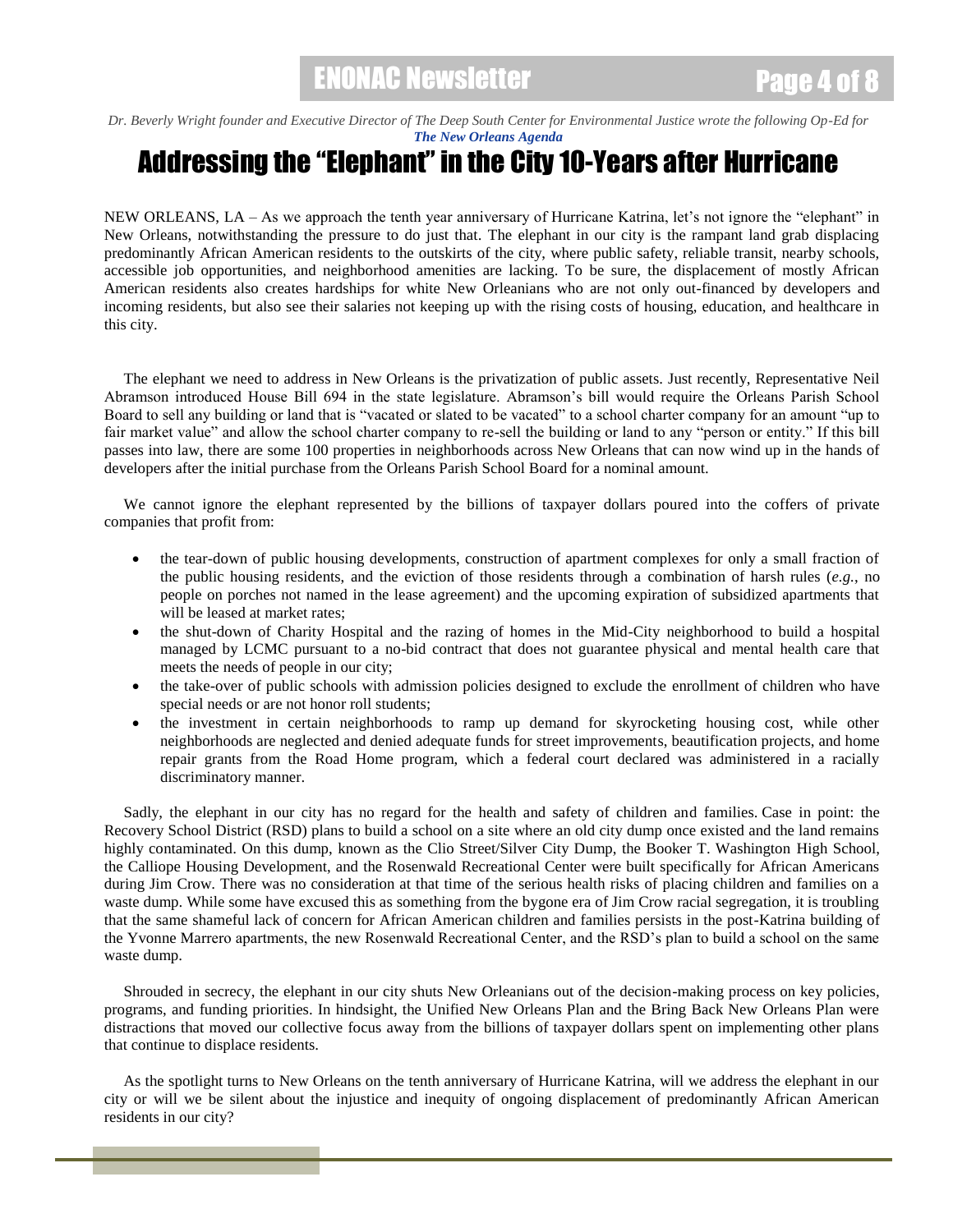Page 5 of 8 **ENONAC Newsletter** 

## Mayor's State of the City Address

On Thursday, May 28, 2015 at the Historic Carver Theater, the Mayor addressed a packed house of New Orleanians waiting to hear the State of the City message. To open the event the audience was treated to awesome musical performances by Landry-Walker High School Choir directed by Joseph Knox and the singing of the national anthem by NOPD Officer Kimera Woods. The invocation was given by Pastor Maize Warren, Jr. of Spirit & Truth Family Worship Center, which lifted the crowd up in preparation for the Mayor's message.

Mayor Landrieu talked about the progress the City has made since Hurricane Katrina and announced the City's plans for the commemoration of the  $10<sup>th</sup>$  anniversary of Katrina. The City is a planning monthslong celebration titled "K-10-Resilient New Orleans." He stated during this time the City will showcase to the country and the world the growth, recovery and long term resilience planning that has occurred over the years after the catastrophic storm. Landrieu said the planning and progress are all being done with eyes on the 300<sup>th</sup> anniversary in 2018 of the founding of New Orleans.

During the Mayor's speech he called out special recognition of several young people who in spite of insurmountable odds were able to survive and thrive.

The Mayor's speech, while recognizing the challenges of Katrina, was filled with the optimism of a productive and growing healthy economy for New Orleans. The Mayor's entire speech can be read in the Thursday, May 28, 2015 email edition of The New Orleans Agenda. More information can be found on the City's website: **Katrina10.org**.

ENONAC is planning a commemoration of Katrina 10-Year Anniversary coupled with a Celebration of East New Orleans Neighborhoods on August 22, 2015 at Joe Brown Park.



*Pictured above from left to right: Jared Brossett, City Council District D; Sylvia Scineaux-Richard, ENONAC President; and Timolynn Sams Sumpter, Executive Director, Neighborhood Partnership Network*



*Landry-Walker High School Choir with Joseph Knox, Director*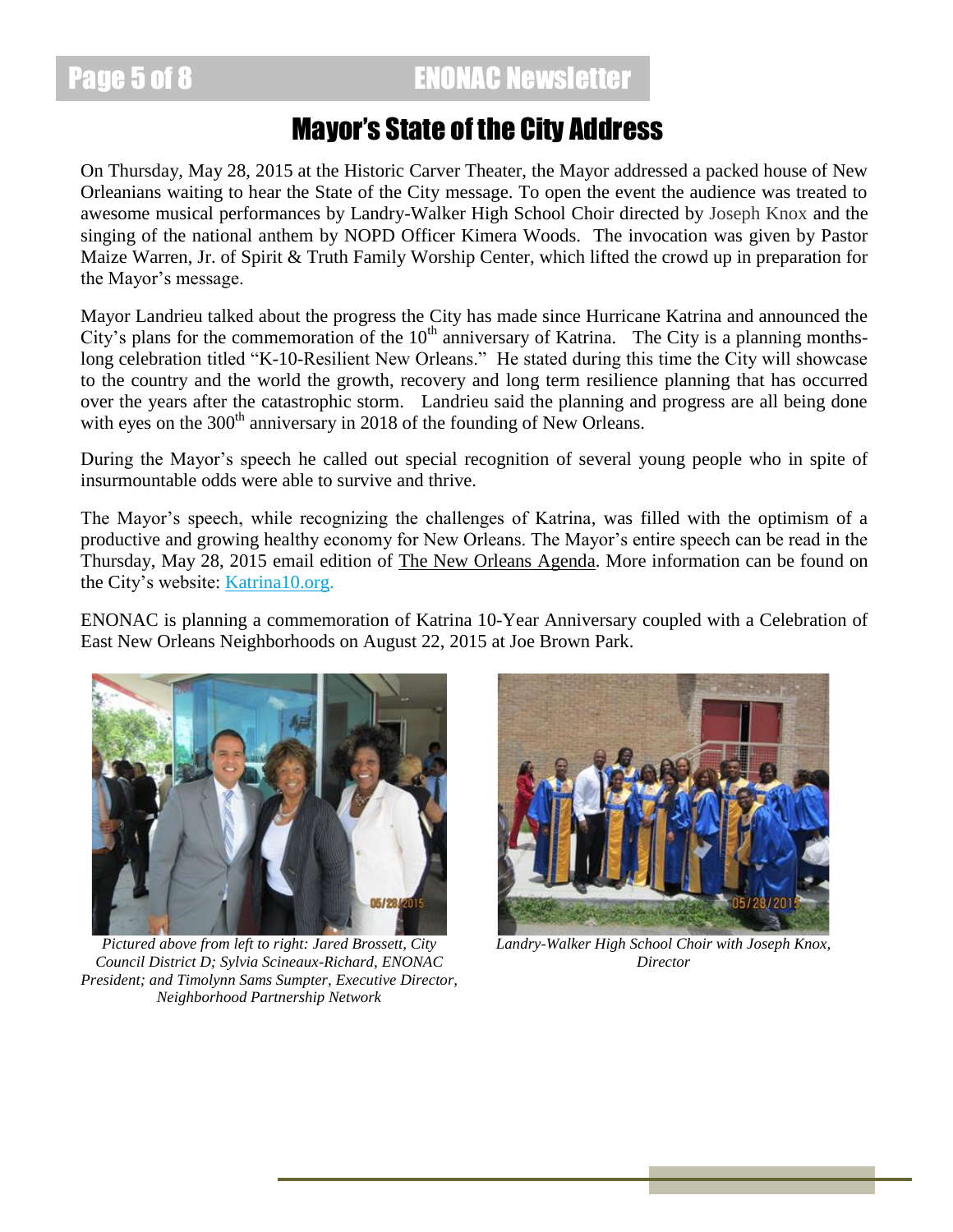## Orientation held for Commission Advisory Board (CAB)

An Orientation was held on March 31, 2015 to familiarize new commissioner representatives and to update standing members on the latest information and the revised tool kit for working with the ENONAC Commission and their respective neighborhood associations. This orientation was conducted by the Executive Board of ENONAC. The specific topics covered were Budgets for Homeowner Associations by Octave Rainey, accountant; a general Synopsis & Implementation of the Comprehensive Zoning Ordinance by Paul Cramer, Planning Administrator with the City Planning Commission, and Homeowner Association Covenants by Attorney Jonathan Rhodes, Louisiana State Bar Association.

All of the topics were interesting and informative. In fact, because there was so much interest, the power point on Subdivision Covenants is now on our website for others to view.

We were treated to a light supper, courtesy of ENO resident Kimberley Denesse with McAlister Deli.



# CNN Visits ENONAC Meeting

ENONAC was contacted by Sameen Amin, Producer for Soledad O'Brien of CNN, to be allowed to attend and tape one of our community meetings. They were interested in some of the challenges and topics of discussion East New Orleans residents are faced with ten years after Hurricane Katrina. They attended the ENONAC Commission Advisory Board (CAB) meeting held on April 28, 2015 when some of the items on the Agenda were the Comprehensive Zoning Ordinance, a proposed halfway house on a major thoroughfare, and an update and registration information on the MRGO lawsuit. Ms. Amin stated this taping was slated to be used as a part of a documentary titled "Ten Years after Hurricane Katrina" that is being done by Soledad O'Brien for CNN.

> *Pictured, left to right, are: Karol Sanders, ENONAC; Sameen Amin, CNN; Staffer for CNN; Sylvia Scineaux-Richard, ENONAC; and Dawn Hebert, ENONAC*

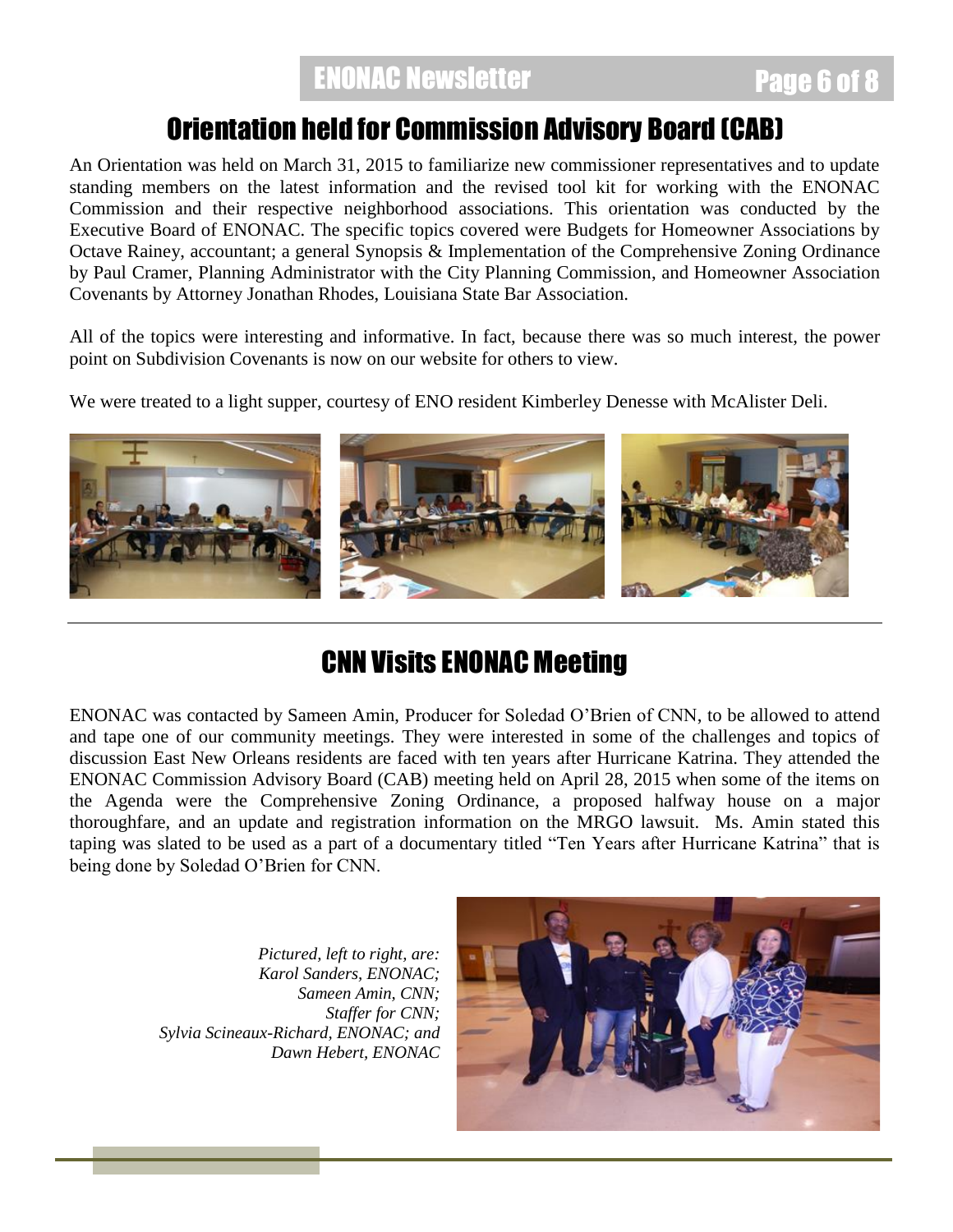## Page 7 of 8 **ENONAC Newsletter**

## DID YOU KNOW

**~** ENONAC is planning the **East New Orleans 10th Anniversary of Hurricane Katrina and Celebration of Family and Neighborhoods** on Saturday, August 22, 2015 at Joe Brown Park. This event is to acknowledge the devastation of Hurricane Katrina and to celebrate the resilience and commitment of our Families and Neighborhoods. Stay tuned as we plan for fun for the kids and entertainment for the Families.

**~** New Orleans East Hospital (NOEH) is very excited to announce that effective **July 1st** NOEH will be in-network with People's Health to meet your healthcare needs. We are very excited about the opportunity to work with People's Health Network to provide high-quality, cost effective health care with courtesy, concern, kindness, and compassion.

Please contact NOEH at one of the following phone numbers below or visit [www.noehospital.org](http://www.noehospital.org/) for more information: New Orleans East Hospital: (504)-592-6548 or People's Health Network: (504)-849-4685.

**~ Roslyn Nocentelli Flot**, an ENO resident, founder and editor of *Breakthru Magazine,* recently received the 2015 Asante Award on May 17, 2015 at City Park's Pavilion of Two Sisters. This award was given from the Asante Foundation in salute to her excellence in The Mass Media Professions. Congrats, Roslyn!

# SPOTLIGHT ON ENO NEIGHBORHOODS

**LAKE BULLARD**. We're making a lot of progress in Lake Bullard. All of our street name signs are installed. Sign poles are now at 90 degrees. Also, our area of Bullard is on the city's list to be re-striped. Our neighborhood's sign at Lake Forest and Bullard is being upgraded. Finally, we launched a newly designed website, [www.lakebullard.org](http://www.lakebullard.org/), to increase transparency and communication within the district.

Protecting the beauty of our neighborhoods and quality of life is critical. I want to personally thank ENONAC for all that you do for the community, especially the corridor cleanup days. I don't know where we would be without ENONAC. The last event was hugely successful and I'm glad I participated.

*Derrick Francis, Lake Bullard President*

**DONNA VILLA's** Clean-Up Day was held on Saturday, April 11, 2015 from 9:00 am through 11:30 am. During spring and summer months, the clean-up is done every 4 weeks. For the fall and winter months this is done every 6 weeks.

Also, there is a sign that is posted at 4 different locations leading into our subdivision. These signs were made from donations collected from residents that attend our monthly neighborhood association meeting held every 1st Monday of each month from 6:30 pm through 8:00 pm.

*William Bickham, Donna Villa President (far right) and some residents of Donna Villa*